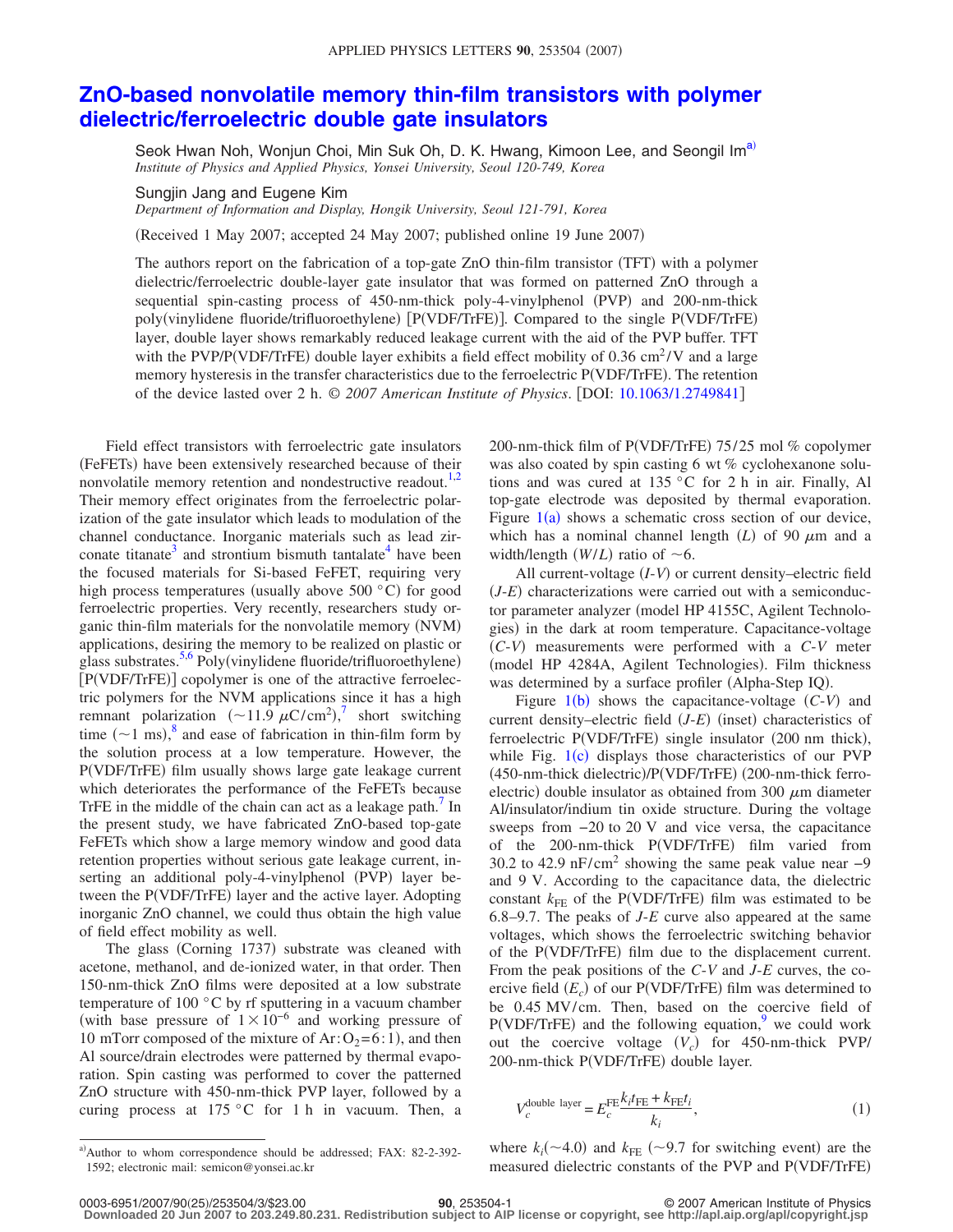<span id="page-1-0"></span>

FIG. 1. (Color online) (a) Schematic cross section of our top-gate ZnO-FeFET with 450-nm-thick PVP/200-nm-thick P(VDF/TrFE) double insulator. (b) Capacitance-voltage  $(C-V)$  and the current density–electric field (*J-E*) (inset) characteristics of 200-nm-thick P(VDF/TrFE) single layer. (c) Capacitance-voltage (C-V) and the current density–electric field (*J-E*) (inset) characteristics of the PVP/P(VDF/TrFE) double layer.

films, respectively, while  $t_i$  and  $t_{FE}$  are their respective thicknesses. The  $V_c$  value was then estimated to be  $\pm 57$  V which is relatively close to our experimental peak positions  $(\pm 51 \text{ V})$ or  $\sim \pm 0.8$  MV/cm) [see the *J-E* curve in the inset of Fig.  $1(c)$  $1(c)$ ]. We could not observe the switching behavior of the double layer in the *C*-*V* measurement, partly because the allowed voltage scan range of our *C*-*V* meter was limited to ±40 V which is well below 51 V, but mainly because the thick PVP layer significantly reduces the total capacitance value so that the switching event may not easily be detected in our double layer. While much higher capacitance was achieved from the single P(VDF/TrFE) layer, it also showed three orders of magnitude higher leakage current density than that of the double layer as its critical drawback. In the present study, we chose the PVP/P(VDF/TrFE) double layer

<span id="page-1-1"></span>

FIG. 2. (Color online) (a)  $I_D$ - $V_D$  output and (b)  $I_D$ - $V_G$  transfer characteristics obtained from the FeFET with PVP/P(VDF/TrFE) double layer in the pristine state. (c)  $I_D$ - $V_G$  transfer characteristics of the device with single P(VDF/ TrFE) layer.

for the top-gate insulator of our FeFETs. Since the leakage current paths of PVP and P(VDF/TrFE) films are different from each other, it is likely that our double-layered films should have a much improved dielectric strength.<sup>10</sup>

Figures  $2(a)$  $2(a)$  and  $2(b)$  display the drain current-drain voltage  $(I_D - V_D)$  output and drain current-gate voltage  $(I_D - V_G)$  transfer characteristics obtained from the FeFET with PVP/P(VDF/TrFE) double layer in the pristine state, respectively. The output curves showed a typical field effect behavior but the  $I_D$  of our FeFET hardly saturates [Fig. [2](#page-1-1)(a)]. To investigate the electrical properties of our FeFETs in the pristine state, the gate voltage sweep was performed at a  $V_D$ of 10 V and at a scan rate of 5 V/s within the  $V_G$  range of  $\pm$ 40 V, which is less than the coercive voltage [51 V for our PVP/P(VDF/TrFE) double layer]. Maximum drain current of  $\sim$  14  $\mu$ A was achieved under a gate bias of 40 V. The on/off current ratio and the linear field effect mobility were determined to be  $10^4$  and 0.36 cm<sup>2</sup>/V s, respectively, from the transfer curve [Fig.  $2(b)$  $2(b)$ ]. No sign of  $I_D-V_G$  hysteresis was observed, yet and maximum gate leakage current was  $\sim$ 100 pA. While usual ZnO-based TFTs were reported to have a positive threshold voltage,  $11,12$  $11,12$  our FeFETs seem to show an early turn on with a negative threshold voltage. The reason is not clear but is probably due to process-involved positive fixed charges at the PVP-P(VDF/TrFE) interface. This speculation is quite acceptable because within the  $\pm 40$  V scan range our device showed no  $I_D-V_G$  hysteresis, which means that no charge injection from gate electrode occurred during the sweep.<sup>13[,14](#page-2-13)</sup> In contrast to our FeFET with the double-layer dielectric showing typical field effect be-**Downloaded 20 Jun 2007 to 203.249.80.231. Redistribution subject to AIP license or copyright, see http://apl.aip.org/apl/copyright.jsp**